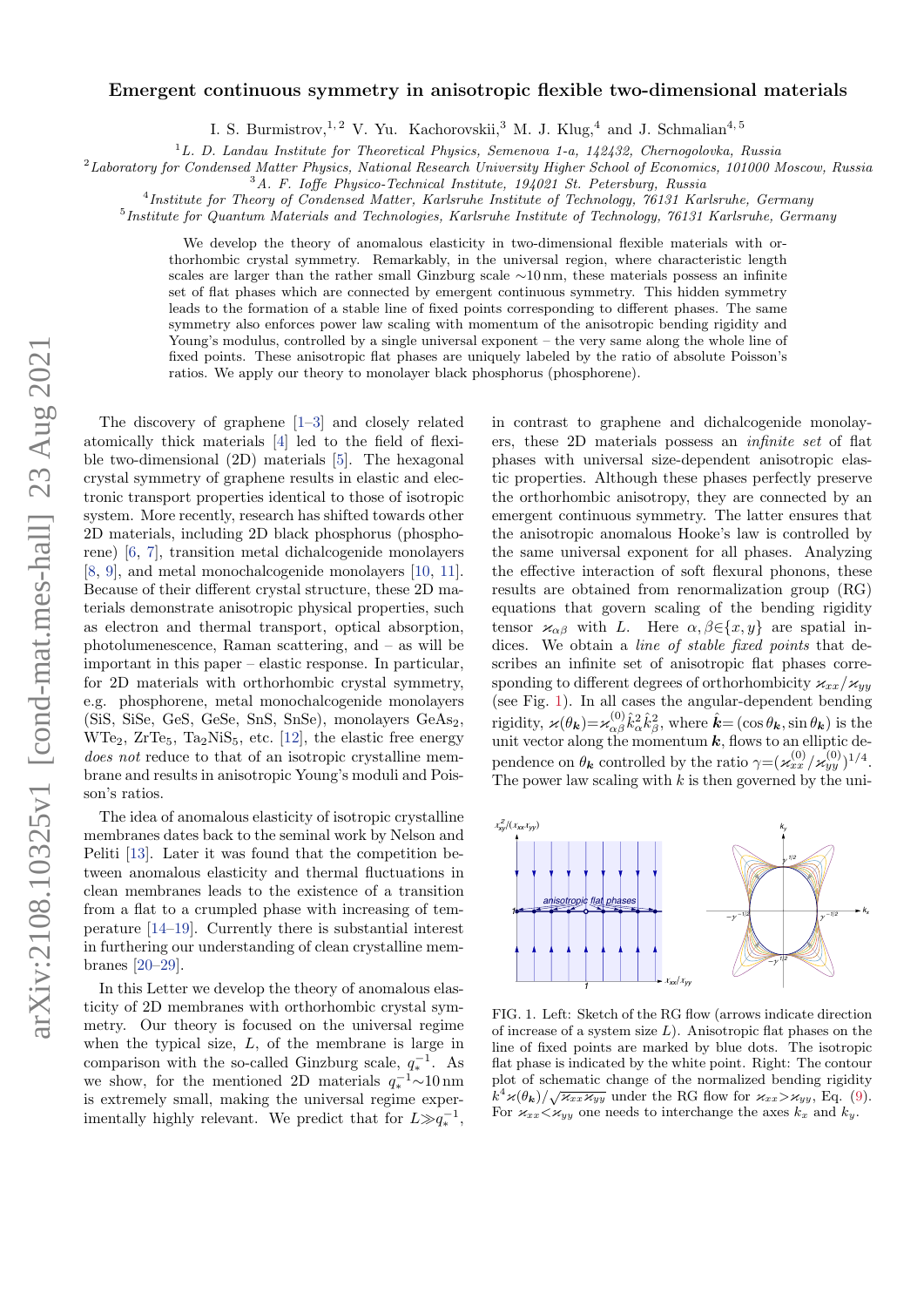versal exponent  $\eta$  (see Fig. [1](#page-0-0) and Eqs. [\(9\)](#page-2-0)). The emergent continuous symmetry ensures that  $\eta$  is the critical exponent for a flat isotropic membrane [\[30\]](#page-4-16). Finally, we study the transition to a tubular phase (discussed earlier in Refs.[\[31–](#page-4-17)[35\]](#page-5-0)), where an anisotropic 2D membrane is crumpled along one direction. We demonstrate that for a generic anisotropic membrane such transition occurs inevitably with increase of temperature. However, for the realistic above-mentioned 2D materials it happens at unphysically high temperature (of the order of tens of eV).

 $M$ ODEL. — The free energy describing thermal fluctuations in the flat phase of a 2D membrane with orthorhombic crystal symmetry can be written as [\[31\]](#page-4-17)

$$
\mathcal{F} = \frac{1}{2} \int d^2 x \left[ \varkappa_{\alpha\beta}^{(0)} (\nabla_{\alpha}^2 r) (\nabla_{\beta}^2 r) + c_{11} u_{xx}^2 + c_{22} u_{yy}^2 + 2c_{12} u_{xx} u_{yy} + 4c_{66} u_{xy}^2 \right].
$$
\n(1)

Here,  $u_{\alpha\beta} = (\partial_{\alpha} r \partial_{\beta} r - \delta_{\alpha\beta})/2$  where r is a  $d = d_c + 2$  dimensional vector parametrizing the membrane. For physical membranes,  $d_c=1$  while anharmonic effects can be efficiently described in terms of an expansion in  $1/d_c$ . The parameters  $\{c_{\alpha\beta}, c_{66}\}\$  denote the elastic moduli of 2D crystalline material. In the case of  $\varkappa_{xx}^{(0)} = \varkappa_{yy}^{(0)}$  and  $c_{11}=c_{22}$ , the tetragonal crystal symmetry holds. For graphene which has the hexagonal symmetry, the bending energy is isotropic,  $\varkappa_{xx}^{(0)} = \varkappa_{yy}^{(0)} = \varkappa_{xy}^{(0)}$  together with  $c_{11}=c_{22}=\lambda+2\mu$ ,  $c_{12}=\lambda$ , and  $c_{66}=\mu$ . For orthorhombic systems we allow for generic  $c_{\alpha\beta}$  and  $c_{66}$ .

We choose the following parametrization of the coordinates:  $r_1=\xi_x x + u_x$ ,  $r_2=\xi_y y + u_y$ , and  $r_{a+2}=h_a$  with  $a=1,\ldots,d_c$ , such that  $u_{\alpha\beta}=(\xi_{\alpha}^2-1)\delta_{\alpha\beta}/2+\tilde{u}_{\alpha\beta}$ , where

<span id="page-1-0"></span>
$$
\tilde{u}_{\alpha\beta} = \frac{1}{2} \Big( \xi_{\beta} \partial_{\alpha} u_{\beta} + \xi_{\alpha} \partial_{\beta} u_{\alpha} + \partial_{\alpha} h \partial_{\beta} h + \partial_{\alpha} u \partial_{\beta} u \Big). (2)
$$

Here no summation over repeating indices is implied. The vectors  $u = \{u_x, u_y\}$  and  $h = \{h_1, \ldots, h_{d_c}\}$  stand for in-plane and out-of-plane displacements, respectively. Assuming low enough temperatures (see below), we can neglect the term  $\partial_{\alpha}u\partial_{\beta}u$  in comparison with  $\partial_{\alpha}h\partial_{\beta}h$  in Eq. [\(2\)](#page-1-0). Then, following Ref. [\[13\]](#page-4-11), we integrate over  $\boldsymbol{u}$ and obtain the effective free energy written in terms of the out-of-plane phonons only [\[36\]](#page-5-1),

$$
\mathcal{F} = \frac{1}{8} \int d^2 \boldsymbol{x} \, c_{\alpha\beta} \varepsilon_{\alpha} \varepsilon_{\beta} + \frac{1}{2} \int \frac{d^2 \boldsymbol{k}}{(2\pi)^2} \varkappa_0(\theta_{\boldsymbol{k}}) k^4 \boldsymbol{h}_{\boldsymbol{k}} \boldsymbol{h}_{-\boldsymbol{k}}
$$

$$
+ \frac{1}{8} \int \frac{d^2 \boldsymbol{q}}{(2\pi)^2} Y_0(\theta_{\boldsymbol{q}}) \left| \int \frac{d^2 \boldsymbol{k}}{(2\pi)^2} \frac{[\boldsymbol{k} \times \boldsymbol{q}]^2}{q^2} \boldsymbol{h}_{\boldsymbol{k} + \boldsymbol{q}} \boldsymbol{h}_{-\boldsymbol{k}} \right|^2, (3)
$$

where we introduce  $\varepsilon_{\alpha} = \xi_{\alpha}^2 - 1 + \int \frac{d^2 \mathbf{k}}{(2\pi)^2} k_{\alpha}^2 \mathbf{h}_{\mathbf{k}} \mathbf{h}_{-\mathbf{k}}$ . We assume that the following inequalities hold  $\varkappa_{xx}^{(0)}$ ,  $\varkappa_{yy}^{(0)}$  >0 and  $\varkappa_{xy}^{(0)}$  >  $-(\varkappa_{xx}^{(0)} \varkappa_{yy}^{(0)})^{1/2}$ . They guarantee that the bare angle–dependent bending rigidity  $\varkappa_0(\theta) > 0$  for all angles

<span id="page-1-3"></span>

FIG. 2. (a) The RPA-type resummation for the Young's modulus. (b) The self-energy correction to first order in  $1/d_c$ . The solid line represents the bare Green's function  $G_k$ . The thin (thick) dashed line denotes the (bare) screened interaction.

 $\theta$ , such that the membrane is stable against transition into a tubular phase at zero temperature. The bare value of the Young modulus reads ( $\epsilon_{\alpha\beta}$  is fully antisymmetric tensor) [\[37\]](#page-5-2)

$$
Y_0(\theta_q) = c_{66} \left[ \hat{q}_x^2 \hat{q}_y^2 + \frac{c_{66} c_{\alpha\beta} \epsilon_{\alpha\alpha'} \epsilon_{\beta\beta'}}{c_{11} c_{22} - c_{12}^2} \hat{q}_{\alpha'}^2 \hat{q}_{\beta'}^2 \right]^{-1}.
$$
 (4)

The bending rigidity in Eq. [\(3\)](#page-1-1) is subject to renormalization,  $\varkappa_0(\theta) \rightarrow \varkappa(\theta)$ , and, consequently, shows anomalous scaling. This can be fully described by the following running coupling constants,

$$
\gamma = \left(\frac{\varkappa_{xx}}{\varkappa_{yy}}\right)^{1/4}, \quad \tilde{\varkappa} = (\varkappa_{xx}\varkappa_{yy})^{1/2}, \quad t = \frac{\tilde{\varkappa} - \varkappa_{xy}}{3\tilde{\varkappa} + \varkappa_{xy}}, \quad (5)
$$

such that  $0 < \gamma < \infty$  and  $|t| < 1$ . The parameter  $\gamma$  controls asymmetry between x and y axes existing in the orthorhombic symmetry class. The case  $\gamma=1$  correorthorhombic symmetry class. sponds to the tetragonal symmetry, where  $t_0$  describes the tetragonal distortion of the bending energy of the membrane. By rescaling of the momenta,

<span id="page-1-2"></span>
$$
k_x \mapsto k_x/\sqrt{\gamma}, \qquad k_y \mapsto k_y\sqrt{\gamma}.\tag{6}
$$

one can represent the bending energy in Eq. [\(3\)](#page-1-1) in a fashion formally similar to a system with the tetragonal symmetry,

$$
\varkappa(\theta) \mapsto \tilde{\varkappa}(\theta) = \tilde{\varkappa}[1 + t\cos(4\theta)]/(1 + t). \tag{7}
$$

<span id="page-1-1"></span>We emphasize that after the rescaling [\(6\)](#page-1-2) the free energy  $\mathcal F$  has still a symmetry that is lower than the tetragonal one due to the quartic term in  $h$ . The modified Young's modulus  $\tilde{Y}_0(\theta)$  still depends explicitly on  $\gamma$ . However, the elastic properties of membranes in the universal region are independent of a particular form of  $\tilde{Y}_0(\theta)$ [\[13,](#page-4-11) [14,](#page-4-12) [17\]](#page-4-18).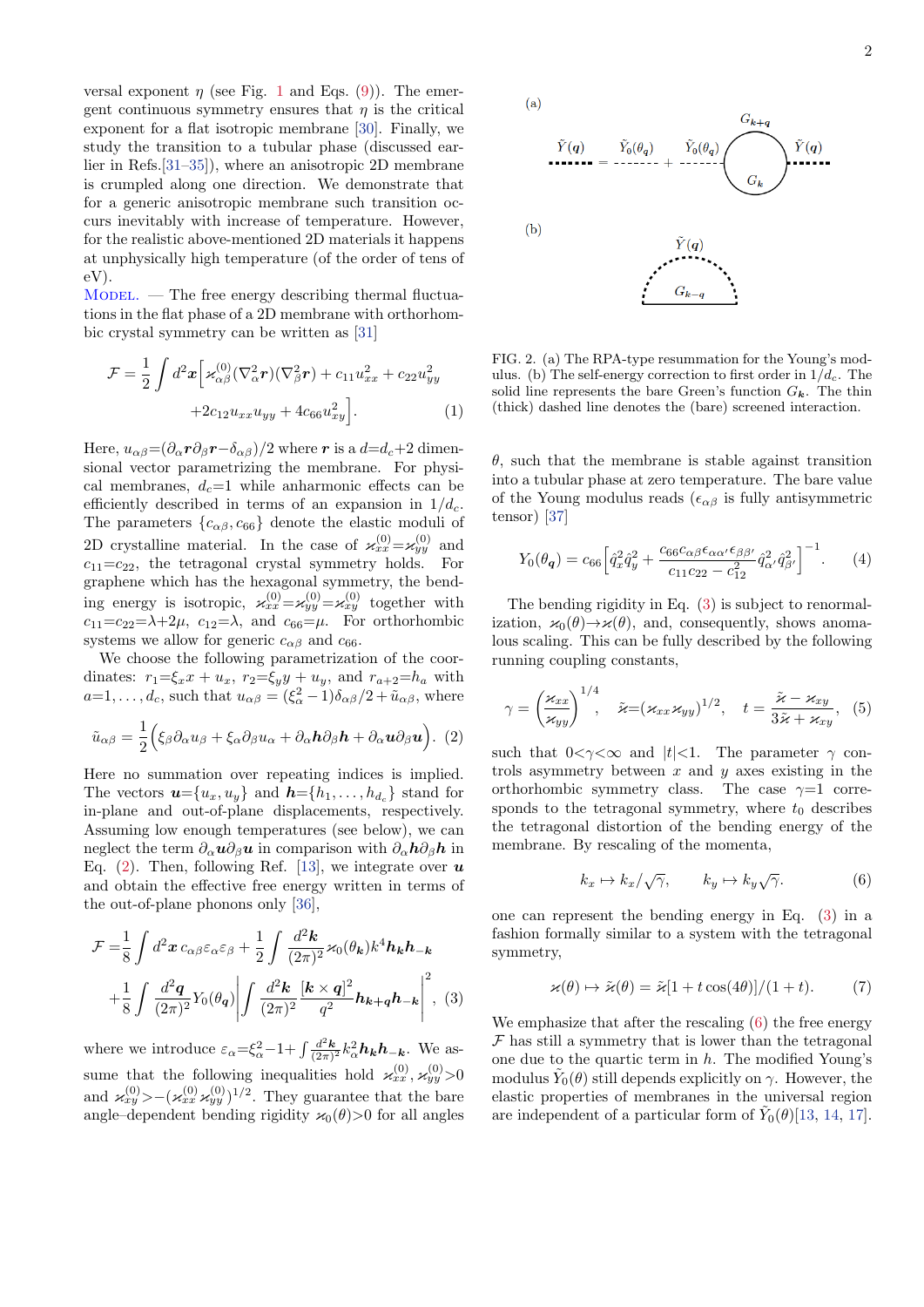RENORMALIZATION. — For  $d_c \gg 1$  the effective free energy  $\mathcal F$  can be analyzed by treating the quartic interaction perturbatively. The necessary information can be extracted from the exact two-point Green's function  $\langle h_i(\mathbf{k})h_j(-\mathbf{k})\rangle \equiv \mathcal{G}_{\mathbf{k}}\delta_{ij}$  where the average is taken with respect to the free energy  $\mathcal{F}$ . The quadratic part of  $\mathcal{F}$ determines the bare Green's function  $G_{\mathbf{k}}=T/[\tilde{\varkappa}_0(\theta_{\mathbf{k}})k^4]$ .

As usual, the bare interaction,  $\tilde{Y}_0(\theta)$ , between flexural phonons is screened by RPA-type diagrams (see Fig. [2a](#page-1-3)). The screened interaction becomes independent of  $\tilde{Y}_0(\theta)$  in the long wave limit,  $q \ll q_*$  where  $q_*^{-1} \sim [\varkappa_{xx}^{(0)} \varkappa_{yy}^{(0)}/(d_c\lambda T)]^{1/2}$ , is the Ginzburg length. Here  $\lambda$  denotes a typical value of the elastic moduli. Therefore, at  $q \ll q_*$  the theory [\(3\)](#page-1-1) becomes independent of the coupling constant  $\gamma$  as a consequence of emergent hidden symmetry. The screened interaction behaves as  $q^2/d_c$  at  $q\rightarrow 0$ . This facilitates construction of the regular perturbation theory in  $1/d_c$  for the self-energy  $\Sigma_{\mathbf{k}} = G_{\mathbf{k}}^{-1} - \mathcal{G}_{\mathbf{k}}^{-1}$ (see diagram in Fig. [2b](#page-1-3)). The perturbation theory for  $\Sigma_k$  has infrared logarithmic divergences as  $k\rightarrow 0$ . They can be used to extract the RG behavior of the bending rigidity  $\tilde{\varkappa}(\theta)$ (see Supplemental Material [\[38\]](#page-5-3)).

The RG equations (to the lowest order in  $1/d_c$ ) can be written in the following form  $(\Lambda = \ln(q_*/k)),$ 

<span id="page-2-2"></span>
$$
\frac{d\gamma}{d\Lambda} = 0, \quad \frac{dt}{d\Lambda} \simeq -\frac{2}{d_c}g(t), \quad \frac{d\ln\tilde{\varkappa}}{d\Lambda} \simeq \frac{2}{d_c}\chi(t), \quad (8)
$$

where  $t(0)=t_0$  and  $\tilde{\varkappa}(0)=\tilde{\varkappa}_0$ . We stress that the first of these equations is a consequence of the hidden symmetry and is not limited by  $1/d_c$  expansion. We note also that  $q(t)$  is an odd function. RG functions g and  $\chi$  tend to constants as  $t\rightarrow 1$  and have the following asymptotic expansions at  $|t| \ll 1$ :  $g(t) \simeq (65t/54) + O(t^3)$ and  $\chi(t) \approx 1 - (65t/54) + (145t^2/162) + O(t^3)$  $\chi(t) \approx 1 - (65t/54) + (145t^2/162) + O(t^3)$  (see Fig. 3). For  $t \rightarrow -1$  the function  $g(t)$  tends to the constant whereas  $\chi(t) \sim 1/(1+t)$ . There exists an infra-red stable line of fixed points at  $t=0$  at which the bending rigidity scales just like for isotropic membranes,  $\tilde{\varkappa} \sim (q_*/k)^{\eta}$ , where  $\eta \simeq 2/d_c$ . Eqs. [\(8\)](#page-2-2) implies that the line of fixed points can only be reached asymptotically,  $t \sim (k/q_*)^{\psi}$ , with exponent  $\psi \approx 65/(27d_c)$ . This crossover exponent determines the rate at which the bending rigidity approaches the elliptical form; see Fig. [1.](#page-0-0)

BEYOND  $1/d_c$  EXPANSION. — The stable line of fixed points at  $t=0$  emerges as the RG equations for t and  $\tilde{\varkappa}$ in Eqs.[\(8\)](#page-2-2) are independent of  $\gamma$  (see Fig. [1\)](#page-0-0). We reiterate that the existence of the line of the fixed points is a direct consequence of the emergent hidden symmetry of the theory in the universal regime,  $q \ll q_*$ , and, thus, goes beyond the lowest order expansion in  $1/d_c$ . Hence, such line of fixed points exists for physical membranes with  $d_c=1$ . For arbitrary  $d_c$  (including  $d_c=1$ ) it is natural to assume that (i) the line of stable fixed points remains stable ( $\psi$ >0), (ii) there are no higher harmonics in  $\tilde{\varkappa}(\theta)$ are generated under the RG flow, (iii)  $t=0$  is the only fixed point in the interval  $0 \leq t < 1$ . Then, the elasticity of

<span id="page-2-1"></span>

FIG. 3. The functions  $g(t)$  and  $\chi(t)$ , that enter the RG Eqs.  $(8)$ , and the function  $f(t)$  that determines transition temperature to the tubular phase are shown.

2D membranes with the orthorhombic crystal symmetry in the universal regime can be deduced from anomalous elasticity of isotropic membranes.

Making inverse rescaling to Eq.  $(6)$ , we find that in the original coordinate system the anomalous elasticity is described by the effective bending rigidity and Young's modulus:

<span id="page-2-0"></span>
$$
\varkappa_{\text{eff}}(\boldsymbol{k}) \sim \left(\gamma \cos^2 \theta_{\boldsymbol{k}} + \gamma^{-1} \sin^2 \theta_{\boldsymbol{k}}\right)^{2-\eta/2} \left(\frac{q_*}{k}\right)^{\eta},
$$
  

$$
Y_{\text{eff}}(\boldsymbol{q}) \sim \left[\left(\gamma \cos^2 \theta_{\boldsymbol{q}} + \gamma^{-1} \sin^2 \theta_{\boldsymbol{q}}\right)^{-1} \frac{q^2}{q_*^2}\right]^{1-\eta}.
$$
 (9)

At first glance, these equations obey only the discrete  $\mathbb{Z}_2$  symmetry of orthorhombic phase, which is simply the discrete symmetry of an ellipse. Remarkably, there is also a hidden continuous symmetry related to the above mentioned rescaling. Indeed, after rescaling, the anisotropic problem with  $\varkappa_{xx}$  and  $\varkappa_{yy}$  is reduced to the isotropic one. The hidden symmetry is just an arbitrary rotation of this effective isotropic model.

The scaling of  $\varkappa_{\text{eff}}$  and  $Y_{\text{eff}}$  with the absolute value of momentum is controlled by the critical exponent  $\eta$ , known for the isotropic membrane. For  $d_c \gg 1$  it is given as  $\eta \approx 2/d_c + (73 - 68\zeta(3))/(27d_c^2) + O(1/d_c^3)$  [\[26\]](#page-4-19), whereas for  $d_c=1$  the numerics predicts  $\eta=0.795\pm0.01$  [\[39\]](#page-5-4). The change of the angular dependence of the bending rigidity upon the RG flow is illustrated in Fig. [1.](#page-0-0) For  $\gamma=1$ ,  $\varkappa_{\text{eff}}$ and  $Y_{\text{eff}}$  become independent of the angle. Thus a membrane with the tetragonal crystal symmetry is equivalent to an isotropic membrane in the universal regime.

The mechanics of a membrane on the line of the fixed points remains anisotropic. Under application of an unidirectional tension,  $\sigma_x$ , along the x axis the following deformations along the  $x$  and  $y$  axes are induced,

<span id="page-2-3"></span>
$$
\delta \xi_x^2 \sim \gamma^{-1} (\sigma_x/\gamma)^\alpha, \qquad \delta \xi_y^2 \sim \gamma (\sigma_x/\gamma)^\alpha. \tag{10}
$$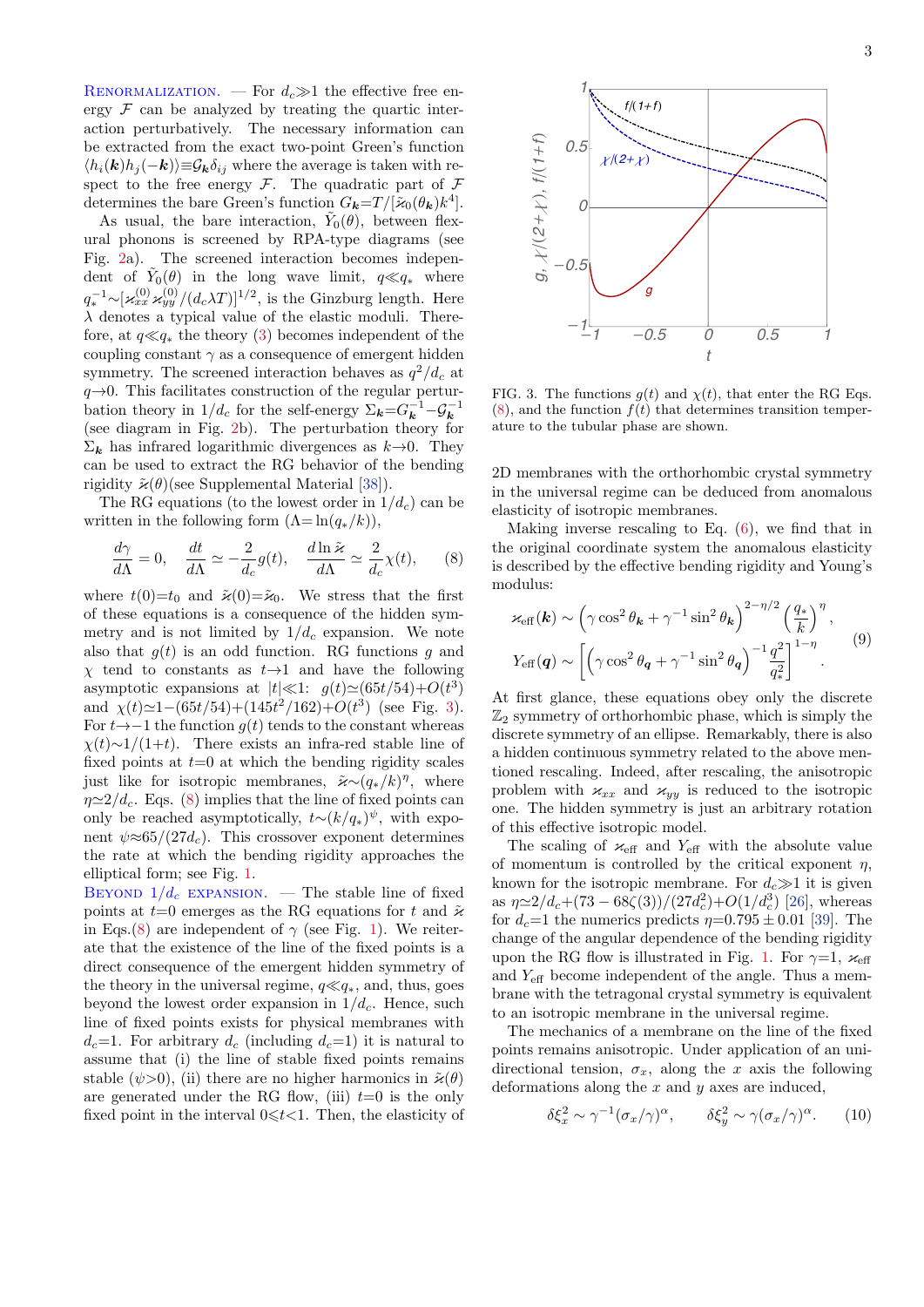Here the critical exponent  $\alpha$ , which controls anomalous Hooke's law [\(10\)](#page-2-3), is expressed via  $\eta$  exactly in the same way as in an isotropic membrane,  $\alpha = \eta/(2 - \eta)$ . As expected, the membrane is deformed easier in the direction for which the bending rigidity is smaller. For ex-ample, from Eq. [\(10\)](#page-2-3) it follows that  $\delta \xi_y^2 > \delta \xi_x^2$  for  $\gamma > 1$  $(\varkappa_{xx}^{(0)} > \varkappa_{yy}^{(0)})$ . We note that the power-law behavior [\(10\)](#page-2-3) holds for  $\sigma_x \ll \sigma_* \sim \tilde{\varkappa}_0 q_*^2$ <sup>2</sup>. The results for unidirectional tension along the  $y$  axis can be obtain from Eq.  $(10)$ under the following interchange  $x \leftrightarrow y$  and  $\gamma \leftrightarrow 1/\gamma$ .

The anomalous Hooke's law [\(10\)](#page-2-3) results in anisotropic negative absolute Poisson's ratio. In the anisotropic flat phase one finds for  $\sigma_x, \sigma_y \ll \sigma_*$ ,

<span id="page-3-1"></span>
$$
\nu_x = -\frac{\delta \xi_y^2(\sigma_x)}{\delta \xi_x^2(\sigma_x)} = \gamma^2 \nu, \quad \nu_y = -\frac{\delta \xi_x^2(\sigma_y)}{\delta \xi_y^2(\sigma_y)} = \frac{\nu}{\gamma^2}.
$$
 (11)

Here  $\nu \approx -1 + 2/d_c - a/d_c^2 + O(1/d_c^3)$  with  $a \approx 1.76 \pm 0.02$  denotes the absolute Poisson's ratio for the isotropic membrane [\[26\]](#page-4-19). We mention that the following relation holds,  $\nu_x/\nu_y = \gamma^4$ . Therefore, the measurement of the absolute Poisson's ratios in the regime of anomalous Hooke's law,  $\sigma_x, \sigma_y \ll \sigma_{\ast}$ , allows one to uniquely characterize the anisotropy in bending rigidity.

TUBULAR PHASE.  $-$  Usually, the crumpling transition is deduced from the equation of states that relates the stretching factor and the external tension. In the absence of the latter the equation of states,  $\partial \langle \mathcal{F} \rangle / \partial \xi_{\alpha}^{2} = \langle \varepsilon_{\alpha} \rangle = 0$ , yields the dependence of  $\xi_{\alpha}^2$  on temperature. Instead, following Ref. [\[40\]](#page-5-5), we introduce the momentum-dependent stretching factor,  $\xi_{\alpha}^{2}(k)=1-d_{c}\int \frac{d^{2}q}{(2\pi)^{2}}\Theta(q-k)q_{\alpha}^{2}\mathcal{G}_{q}$ , that includes contributions from the flexural phonons with momenta q larger than a given momentum  $k$ . The dependence  $\xi_x^2(k)$  can be cast in the form of the RG equation,

<span id="page-3-0"></span>
$$
\frac{d\xi_x^2}{d\Lambda} = \frac{d_c T}{4\pi \varkappa_{xx}^{3/4} \varkappa_{yy}^{1/4}} \left(\frac{1+t}{1-t}\right)^{1/2}, \quad \xi_x^2(\Lambda = 0) = 1. \tag{12}
$$

The RG equation for  $\xi_y^2$  can be obtained from Eq. [\(12\)](#page-3-0) by interchange  $x$  and  $y$ . At low temperatures the flat phase, in which  $\xi_{\alpha}^{2}(k)$  is positive for all  $k \leq q_{*}$ , is realized. For  $\gamma$ <1, with increase of temperature  $\xi_x^2(k)$  vanishes at some finite value of k. At the same time  $\xi_y^2(k)$  is still positive for all  $k < q_*$ . Therefore, the tubular phase exists above the transition temperature  $T_{\rm x} = T_{\rm x}^{(0)} f(t_0)$  where  $T_{\rm x}^{(0)}$  =  $(8\pi/d_c^2)[\varkappa_{xx}^{(0)3}\varkappa_{yy}^{(0)}]^{1/4}$  stands for the temperature of the crumpling transition at  $t_0=0$ . We note that the crumpling occurs along the direction,  $x$ , that corresponds to the smaller bare bending rigidity,  $\varkappa_{xx}^{(0)} < \varkappa_{yy}^{(0)}$ . The function  $f(t)$  can be found from RG equations [\(8\)](#page-2-2) and [\(12\)](#page-3-0) [\[38\]](#page-5-3). We note that  $f(t)$  is a monotonously decreasing function with  $f(t\to-1) \sim (1+t)^{-1}$ ,  $f(0)=1$ , and  $f(1)\approx 0.3$ . The function  $f(t)$  is shown in Fig. [3.](#page-2-1) With even more increase of temperature the tubular phase experienced crumpled transition [\[32,](#page-5-6) [34\]](#page-5-7). For  $\gamma$ <1 the tubular phase

at  $T>T_y$  corresponds to  $\xi_y^2(k=0)=0$ . The transition temperature  $T_{\rm y}$  can be obtained from the expression for  $T_{\rm x}$ upon interchange  $x$  and  $y$ .

DISCUSSION.  $\overline{\phantom{a}}$  As illustration of our theory we employ it to 2D black phosphorus. We are not aware of direct measurements of elastic and bending moduli of phosphorene. Recent numerical calculations reports the following magnitudes:  $c_{11} \approx 105.2$ ,  $c_{22} \approx 26.2$ ,  $c_{12} \approx 18.4$ , and  $c_{66} \approx 22.4$  (measured in N/m) [\[41\]](#page-5-8) as well as  $\varkappa_{xx}^{(0)} \approx 8.0 \text{ eV}$ and  $\varkappa_{yy}^{(0)} \approx 4.8 \text{ eV}$  [\[42\]](#page-5-9). This yields the inverse Ginzburg length  $q_* \approx 0.1 \text{ nm}^{-1}$ . Hence, anomalous elasticity should dominate elastic properties of available experimentally micron size samples. We remind that the Young's modulus and bending rigidity of graphene are 340 H/m and 1.4 eV, respectively, such that the inverse Ginzburg length at the room temperature is of the order 1  $\text{nm}^{-1}$ . The anisotropy parameter can be estimated as  $\gamma \approx 1.1$ , indicating that the effective bending rigidity and Young's modulus, Eqs. [\(9\)](#page-2-0), are expected to be slightly anisotropic.

For 2D black phosphorus our theory predicts that nonlinear Hooke's law, Eq. [\(10\)](#page-2-3), and negative absolute Poisson's ratios, Eq. [\(11\)](#page-3-1), should be observable for tensions smaller than  $\sigma_* \approx 10^{-2}$  N/m. Although we are not aware of measurements of strain–stress dependence of phosphorene we believe that it can be performed in a way similar to graphene [\[43\]](#page-5-10). There are several computations of the Poisson's ratios for black phosphorus from first principles [\[44,](#page-5-11) [45\]](#page-5-12). While these results yield a negative Poisson's ratios of phosphorene, the numerical computation of the Poisson's ratio in the regime of low applied tensions,  $\sigma_{x,y} \ll \sigma_{\ast}$ , may suffer from a problem with proper boundary conditions in a finite size samples [\[25\]](#page-4-20). As in the case of graphene, a direct measurement of Poisson's ratio of phosphorene is challenging. We estimate the transition temperature to the tubular phase,  $T_{\rm x}^{(0)}$ , to be of the order of 50 eV making anisotropic flat phase of phosphorene to be absolutely stable from the experimental point of view.

We also note that results [\(9\)](#page-2-0) for the effective bending rigidity and Young's modulus are important for an electron transport in 2D materials. Recently, the anisotropy of the carrier mobility of 2D black phosphorus was studied using an effective bending rigidity of precisely the asymptotic form of Eq. [\(9\)](#page-2-0) [\[46,](#page-5-13) [47\]](#page-5-14).

It is worthwhile to mention that recently, distinct anisotropic model which breaks the  $O(d)$  rotational invariance in the embedded space has been studied [\[48\]](#page-5-15). It would be interesting to study the effect of crystalline anisotropy discussed above in the model of Ref. [\[48\]](#page-5-15).

To summarize, we developed the theory of anomalous elasticity in systems with orthorhombic crystal symmetry, relevant for a large number of recently studied 2D flexible materials. Our key finding is the hidden symmetry of the theory emerging in the universal regime that leads to existence of the infinite number of anisotropic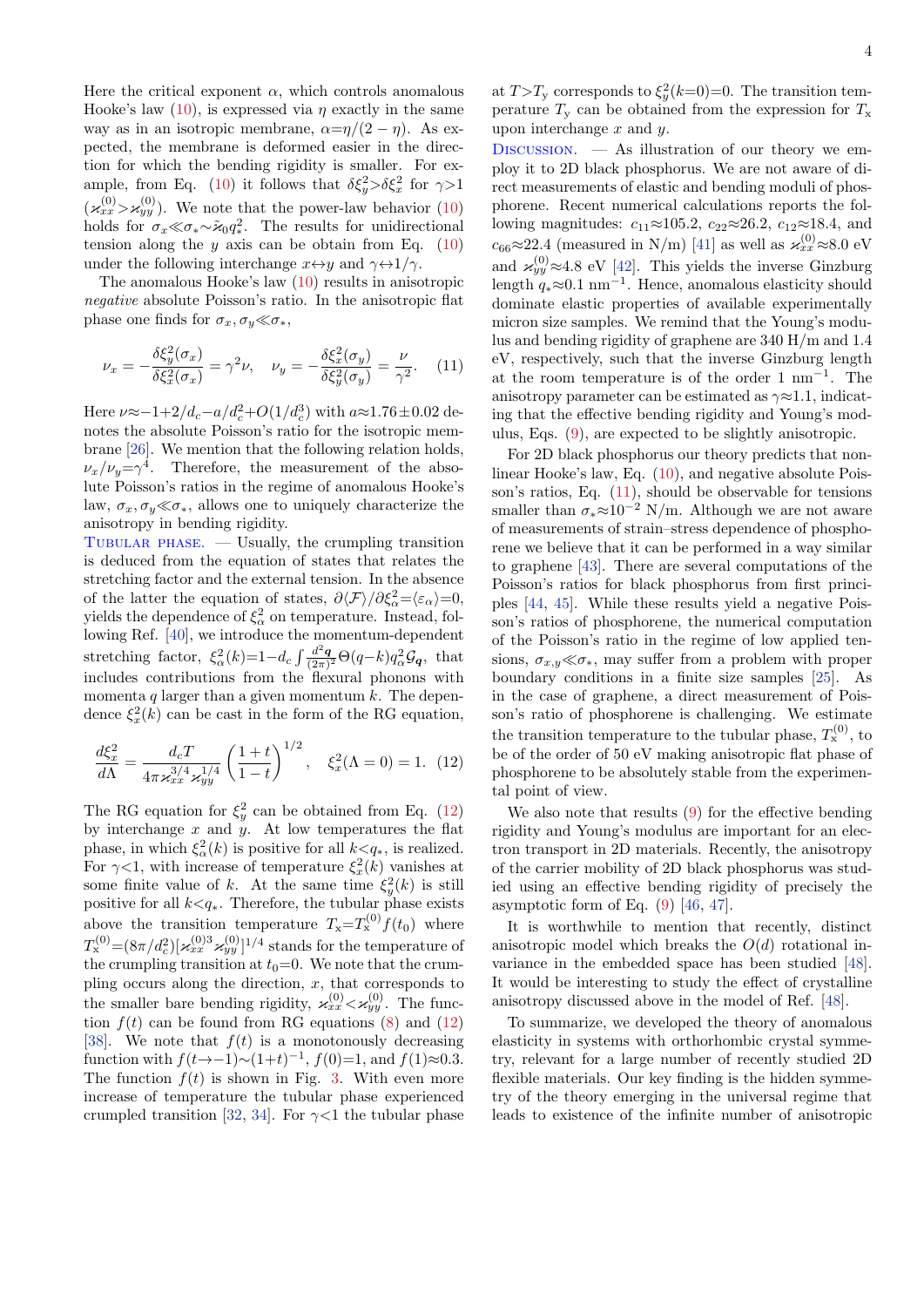flat phases in the long-wave limit. These flat phases have anisotropic bending rigidity and Young's modulus whereas the scaling with momentum is the same as in the isotropic case. They are uniquely labeled by the ratio of absolute Poisson's ratios in the two perpendicular directions. Our theory can easily be extended to even less symmetric 2D materials with triclinic and monoclinic crystal symmetries, e.g. monolayers  $\text{ReS}_2$ ,  $\text{ReSe}_2$ ,  $\text{GaTe}$ , GeP, GeAs, SiP, SiAs, etc. Also, one can extended our theory to include the effects of in-plane and curvature disorder. The later was shown to be important for qualitative explanation of nonlinear strain–stress relation in graphene [\[49\]](#page-5-16).

We thank M. Glazov and V. Lebedev for useful comments and discussions. The work was funded in part by the Alexander von Humboldt Foundation, by the Russian Ministry of Science and Higher Educations, the Basic Research Program of HSE, by the Russian Foundation for Basic Research, grant No. 20-52-12019, and by the Deutsche Forschungsgemeinschaft (DFG, German Research Foundation) project SCHM 1031/12-1.

- <span id="page-4-0"></span>[1] K. S. Novoselov, A. K. Geim, S. V. Morozov, D. Jiang, Y. Zhang, S. V. Dubonos, I. V. Grigorieva, and A. A. Firsov, "Electric field effect in atomically thin carbon films," Science 306[, 666 \(2004\).](https://doi.org/10.1126/science.1102896)
- [2] K. S. Novoselov, A. K. Geim, S. V. Morozov, D. Jiang, M. I. Katsnelson, I. V. Grigorieva, S. V. Dubonos, and A. A. Firsov, "Two-dimensional gas of massless dirac fermions in graphene," Nature 438[, 197 \(2005\).](http://dx.doi.org/10.1038/nature04233)
- <span id="page-4-1"></span>[3] Y. Zhang, Y.-W. Tan, H. L. Stormer, and P. Kim, "Experimental observation of the quantum hall effect and berry's phase in graphene," Nature 438[, 201 \(2005\).](http://dx.doi.org/ 10.1038/nature04235)
- <span id="page-4-2"></span>[4] K. S. Novoselov and A. H. Castro Neto, "Twodimensional crystals-based heterostructures: materials with tailored properties," [Phys. Scr.](http://dx.doi.org/10.1088/0031-8949/2012/t146/014006) T146, 014006  $(2012)$ .
- <span id="page-4-3"></span>[5] P. Avouris, T. F. Heinz, and T. Low, eds., "2D materials: Properties and devices," (Cambridge University Press, 2017).
- <span id="page-4-4"></span>[6] X. Ling, H. Wang, S. Huang, F. Xia, and M.S. Dresselhaus, "The renaissance of black phosphorus," [PNAS](https://doi.org/10.1073/pnas.1416581112) 112[, 4523 \(2015\).](https://doi.org/10.1073/pnas.1416581112)
- <span id="page-4-5"></span>[7] M. Galluzzi, Y. Zhang, and X.-F. Yu, "Mechanical properties and applications of 2d black phosphorus," [J. Appl.](http://dx.doi.org/10.1063/5.0034893) Phys. 128[, 230903 \(2020\).](http://dx.doi.org/10.1063/5.0034893)
- <span id="page-4-6"></span>[8] G. Wang, A. Chernikov, M. M. Glazov, T. F. Heinz, X. Marie, Th. Amand, and B. Urbaszek, "Colloquium: Excitons in atomically thin transition metal dichalcogenides," [Rev. Mod. Phys.](http://dx.doi.org/10.1103/RevModPhys.90.021001) 90, 021001 (2018).
- <span id="page-4-7"></span>[9] M. V. Durnev and M. M. Glazov, "Excitons and trions in two-dimensional semiconductors based on transition metal dichalcogenides," [Physics-Uspekhi](http://dx.doi.org/10.3367/ufne.2017.07.038172) 61, 825 (2018).
- <span id="page-4-8"></span>[10] A. S. Sarkar and E. Stratakis, "Recent advances in 2D metal monochalcogenides," Adv. Sci. 7[, 2001655 \(2020\).](https://doi.org/10.1002/advs.202001655)
- <span id="page-4-9"></span>[11] S. Barraza-Lopez, B. M. Fregoso, J. W. Villanova, S. S. P. Parkin, and K. Chang, "Colloquium: Physical properties

of group-IV monochalcogenide monolayers," [Rev. Mod.](http://dx.doi.org/10.1103/RevModPhys.93.011001) Phys. 93[, 011001 \(2021\).](http://dx.doi.org/10.1103/RevModPhys.93.011001)

- <span id="page-4-10"></span>[12] L. Li, W. Han, L. Pi, P. Niu, J. Han, C. Wang, B. Su, H. Li, J. Xiong, Y. Bando, and T. Zhai, "Emerging inplane anisotropic two-dimensional materials," [InfoMat.](https://doi.org/10.1002/inf2.12005) 1[, 54 \(2019\).](https://doi.org/10.1002/inf2.12005)
- <span id="page-4-11"></span>[13] D.R. Nelson and L. Peliti, "Fluctuations in membranes with crystalline and hexatic order," [J. Phys. \(Paris\)](http://dx.doi.org/ 10.1051/jphys:019870048070108500) 48, [1085 \(1987\).](http://dx.doi.org/ 10.1051/jphys:019870048070108500)
- <span id="page-4-12"></span>[14] J. A. Aronovitz and T. C. Lubensky, "Fluctuations of solid membranes," [Phys. Rev. Lett.](http://dx.doi.org/10.1103/PhysRevLett.60.2634) 60, 2634 (1988).
- [15] M. Paczuski, M. Kardar, and D. R. Nelson, "Landau theory of the crumpling transition," [Phys. Rev. Lett.](http://dx.doi.org/10.1103/PhysRevLett.60.2638) 60, [2638 \(1988\).](http://dx.doi.org/10.1103/PhysRevLett.60.2638)
- [16] F. David and E. Guitter, "Crumpling transition in elastic membranes: Renormalization group treatment," [Eu](http://dx.doi.org/10.1209/0295-5075/5/8/008)[rophysics Lett. \(EPL\)](http://dx.doi.org/10.1209/0295-5075/5/8/008) 5, 709 (1988).
- <span id="page-4-18"></span>[17] J. Aronovitz, L. Golubovic, and T. C. Lubensky, "Fluctuations and lower critical dimensions of crystalline membranes," [J. Phys. \(Paris\)](http://dx.doi.org/ 10.1051/jphys:01989005006060900) 50, 609 (1989).
- [18] E. Guitter, F. David, S. Leibler, and L. Peliti, "Thermodynamical behavior of polymerized membranes," [J. Phys.](http://dx.doi.org/10.1051/jphys:0198900500140178700) (Paris) 50[, 1787 \(1989\).](http://dx.doi.org/10.1051/jphys:0198900500140178700)
- <span id="page-4-13"></span>[19] P. Le Doussal and L. Radzihovsky, "Self-consistent theory of polymerized membranes," [Phys. Rev. Lett.](http://dx.doi.org/ 10.1103/PhysRevLett.69.1209) 69, [1209 \(1992\).](http://dx.doi.org/ 10.1103/PhysRevLett.69.1209)
- <span id="page-4-14"></span>[20] E. I. Kats and V. V. Lebedev, "Asymptotic freedom at zero temperature in free-standing crystalline membranes," Phys. Rev. B 89[, 125433 \(2014\).](https://doi.org/10.1103/PhysRevB.89.125433)
- [21] E. I. Kats and V. V. Lebedev, "Erratum: Asymptotic freedom at zero temperature in free-standing crystalline membranes [Phys. Rev. B 89, 125433 (2014)]," [Phys.](https://doi.org/10.1103/PhysRevB.94.079904) Rev. B 89[, 079904 \(2016\).](https://doi.org/10.1103/PhysRevB.94.079904)
- [22] I. S. Burmistrov, I. V. Gornyi, V. Yu. Kachorovskii, M. I. Katsnelson, and A. D. Mirlin, "Quantum elasticity of graphene: Thermal expansion coefficient and specific heat." Phys. Rev. B **94**[, 195430 \(2016\).](http://dx.doi.org/10.1103/PhysRevB.94.195430)
- [23] A. Košmrlj and D. R. Nelson, "Statistical mechanics of thin spherical shells," Phys. Rev. X 7[, 011002 \(2017\).](http://dx.doi.org/ 10.1103/PhysRevX.7.011002)
- [24] I. S. Burmistrov, V. Yu. Kachorovskii, I. V. Gornyi, and A. D. Mirlin, "Differential Poisson's ratio of a crystalline two-dimensional membrane," [Ann. Phys. \(N.Y.\)](http://dx.doi.org/https://doi.org/10.1016/j.aop.2018.07.009) 396, 119 [\(2018\).](http://dx.doi.org/https://doi.org/10.1016/j.aop.2018.07.009)
- <span id="page-4-20"></span>[25] I. S. Burmistrov, I. V. Gornyi, V. Yu. Kachorovskii, M. I. Katsnelson, J. H. Los, and A. D. Mirlin, "Stresscontrolled Poisson ratio of a crystalline membrane: Application to graphene," Phys. Rev. B 97[, 125402 \(2018\).](http://dx.doi.org/ 10.1103/PhysRevB.97.125402)
- <span id="page-4-19"></span>[26] D.R. Saykin, I.V. Gornyi, V.Yu. Kachorovskii, and I.S. Burmistrov, "Absolute Poisson's ratio and the bending rigidity exponent of a crystalline two-dimensional membrane," [Ann. Phys. \(N.Y.\)](http://dx.doi.org/https://doi.org/10.1016/j.aop.2020.168108) 414, 168108 (2020).
- [27] O. Coquand, D. Mouhanna, and S. Teber, "The flat phase of polymerized membranes at two-loop order," Phys. Rev. E 101[, 062104 \(2020\).](https://doi.org/10.1103/PhysRevE.101.062104)
- [28] A. Mauri and M. I. Katsnelson, "Scaling behavior of crystalline membranes: an  $\varepsilon$ -expansion approach," [Nucl.](https://doi.org/10.1016/j.nuclphysb.2020.115040) Phys. B 956[, 115040 \(2020\).](https://doi.org/10.1016/j.nuclphysb.2020.115040)
- <span id="page-4-15"></span>[29] A. Mauri and M. I. Katsnelson, "Scale without conformal invariance in membrane theory," [Nucl. Phys. B](https://doi.org/10.1016/j.nuclphysb.2021.115482) 969, [115482 \(2021\).](https://doi.org/10.1016/j.nuclphysb.2021.115482)
- <span id="page-4-16"></span>[30] D. Nelson, T. Piran, and S. Weinberg, eds., Statistical Mechanics of Membranes and Surfaces (World Scientific, Singapore, 1989).
- <span id="page-4-17"></span>[31] J. Toner, "Elastic anisotropies and long-ranged inter-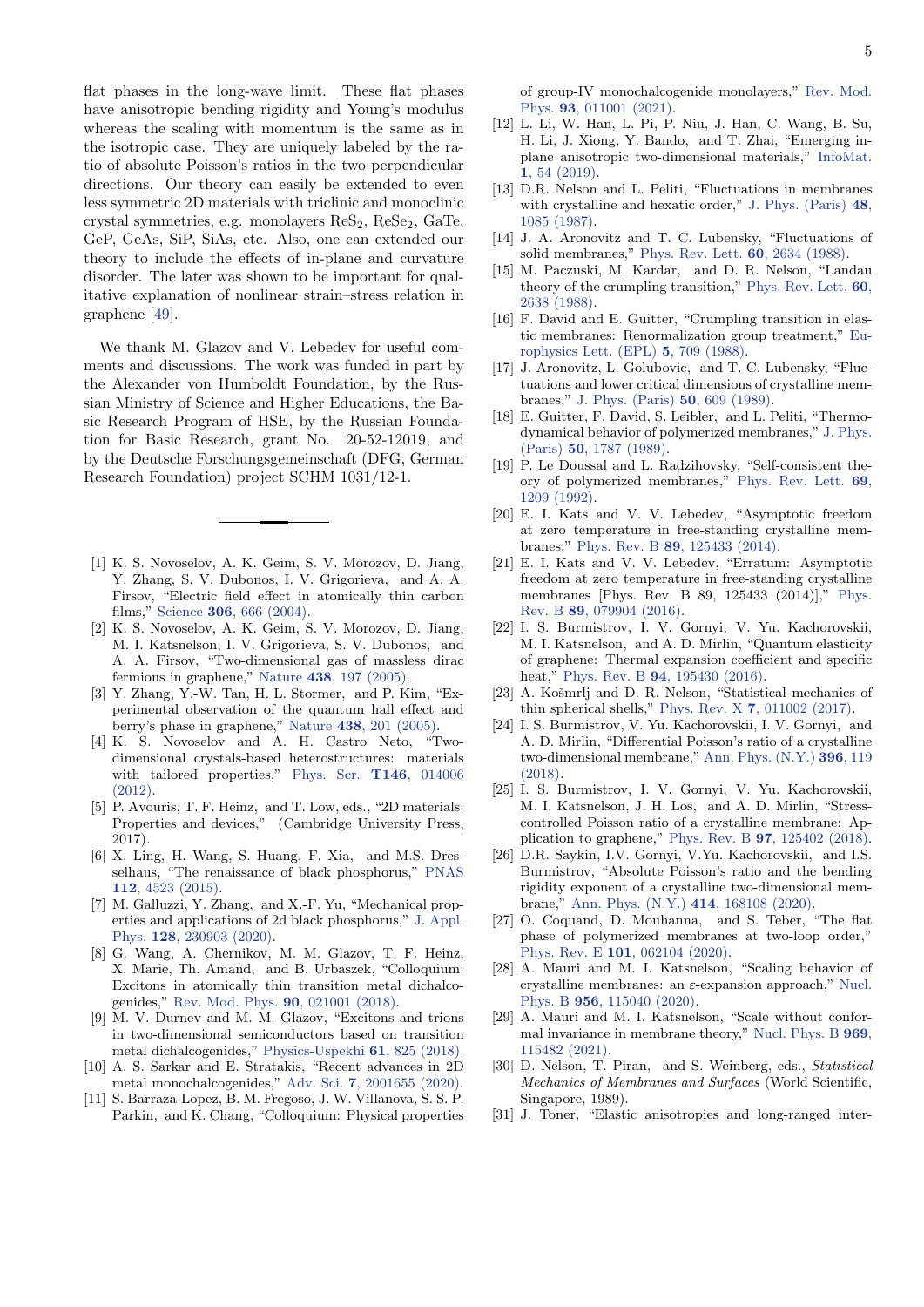actions in solid membranes," [Phys. Rev. Lett.](https://doi.org/10.1103/PhysRevLett.62.905) 62, 905 [\(1989\)](https://doi.org/10.1103/PhysRevLett.62.905) .

- <span id="page-5-6"></span>[32] L. Radzihovsky and J. Toner, "A new phase of tethered membranes: Tubules," [Phys. Rev. Lett.](http://dx.doi.org/ 10.1103/PhysRevLett.75.4752) 75, 4752 (1995) .
- [33] M. Bowick, M. Falcioni, and G. Thorleifsson, "Numerical observation of a tubular phase in anisotropic membranes," [Phys. Rev. Lett.](http://dx.doi.org/ 10.1103/PhysRevLett.79.885) 79, 885 (1997).
- <span id="page-5-7"></span>[34] L. Radzihovsky and J. Toner, "Elasticity, shape fluctuations, and phase transitions in the new tubule phase of anisotropic tethered membranes," [Phys. Rev. E](http://dx.doi.org/10.1103/PhysRevE.57.1832) 57, 1832 [\(1998\)](http://dx.doi.org/10.1103/PhysRevE.57.1832) .
- <span id="page-5-0"></span>[35] K. Essafi, J.-P. Kownacki, and D. Mouhanna, "Crumpled-to-tubule transition in anisotropic polymerized membranes: Beyond the  $\epsilon$  expansion," [Phys. Rev.](https://doi.org/10.1103/PhysRevLett.106.128102) Lett. **106**[, 128102 \(2011\)](https://doi.org/10.1103/PhysRevLett.106.128102).
- <span id="page-5-1"></span>[36] Here a 'prime' sign in the last integral indicates that the interaction with  $q=0$  is excluded.
- <span id="page-5-2"></span>[37] Q. Wei and X. Peng, "Superior mechanical flexibility of phosphorene and few-layer black phosphorus," [Appl.](https://doi.org/10.1063/1.4885215) Phys. Lett. **104**[, 251915 \(2014\)](https://doi.org/10.1063/1.4885215).
- <span id="page-5-3"></span>[38] Supplemental Material is available at.
- <span id="page-5-4"></span>[39] A. Tröster, "Fourier monte carlo simulation of crystalline membranes in the flat phase," [J. Phys.: Conf. Series](http://dx.doi.org/10.1088/1742-6596/454/1/012032) 454, [012032 \(2013\)](http://dx.doi.org/10.1088/1742-6596/454/1/012032) .
- <span id="page-5-5"></span>[40] I. V. Gornyi, V. Yu. Kachorovskii, and A. D. Mirlin, "Rippling and crumpling in disordered free-standing graphene," Phys. Rev. B 92[, 155428 \(2015\)](http://dx.doi.org/10.1103/PhysRevB.92.155428) .
- <span id="page-5-8"></span>[41] L. Wang, A. Kutana, X. Zou, and B. I. Yakobson, "Electro-mechanical anisotropy of phosphorene," Nanoscale 7[, 9746 \(2015\)](http://dx.doi.org/10.1039/c5nr00355e) .
- <span id="page-5-9"></span>[42] H.-Y. Zhang and J.-W. Jiang, "Elastic bending modulus for single-layer black phosphorus," [J. Phys. D: Appl.](http://dx.doi.org/ 10.1088/0022-3727/48/45/455305) Phys. 48[, 455305 \(2015\)](http://dx.doi.org/ 10.1088/0022-3727/48/45/455305) .
- <span id="page-5-10"></span>[43] R. J. T. Nicholl, H. J. Conley, N. V. Lavrik, I. Vlassiouk, Y. S. Puzyrev, V. P. Sreenivas, S. T. Pantelides, and K. I. Bolotin, "The effect of intrinsic crumpling on the mechanics of free-standing graphene," [Nat. Commun.](http://dx.doi.org/10.1038/ncomms9789) 6 , [9789 \(2015\)](http://dx.doi.org/10.1038/ncomms9789) .
- <span id="page-5-11"></span>[44] J.-W. Jiang and H. S. Park, "Negative poisson's ratio in single-layer black phosphorus," [Nat. Commun.](http://dx.doi.org/ 10.1038/ncomms5727) 5 (2014), [10.1038/ncomms5727](http://dx.doi.org/ 10.1038/ncomms5727) .
- <span id="page-5-12"></span>[45] Y. Du, J. Maassen, W. Wu, Z.Luo, X. Xu, and P. D. Ye, "Auxetic black phosphorus: A 2D material with negative Poisson's ratio," Nano Lett. **16**[, 6701 \(2016\)](http://dx.doi.org/ 10.1021/acs.nanolett.6b03607).
- <span id="page-5-13"></span>[46] A. N. Rudenko, S. Brener, and M. I. Katsnelson, "Intrinsic charge carrier mobility in single-layer black phosphorus," [Phys. Rev. Lett.](http://dx.doi.org/ 10.1103/PhysRevLett.116.246401) 116, 246401 (2016).
- <span id="page-5-14"></span>[47] S. Brener, A. N. Rudenko, and M. I. Katsnelson, "Effect of flexural phonons on the hole states in single-layer black phosphorus," Phys. Rev. B 95[, 041406 \(2017\)](http://dx.doi.org/ 10.1103/PhysRevB.95.041406) .
- <span id="page-5-15"></span>[48] P. Le Doussal and L. Radzihovsky, "Thermal buckling transition of crystalline membranes in a field," [Phys. Rev.](http://dx.doi.org/ 10.1103/PhysRevLett.127.015702) Lett. **127**[, 015702 \(2021\)](http://dx.doi.org/ 10.1103/PhysRevLett.127.015702).
- <span id="page-5-16"></span>[49] I. V. Gornyi, V. Yu. Kachorovskii, and A. D. Mirlin, "Anomalous hooke's law in disordered graphene," [2D](http://dx.doi.org/ 10.1088/2053-1583/4/1/011003) Materials 4[, 011003 \(2016\)](http://dx.doi.org/ 10.1088/2053-1583/4/1/011003) .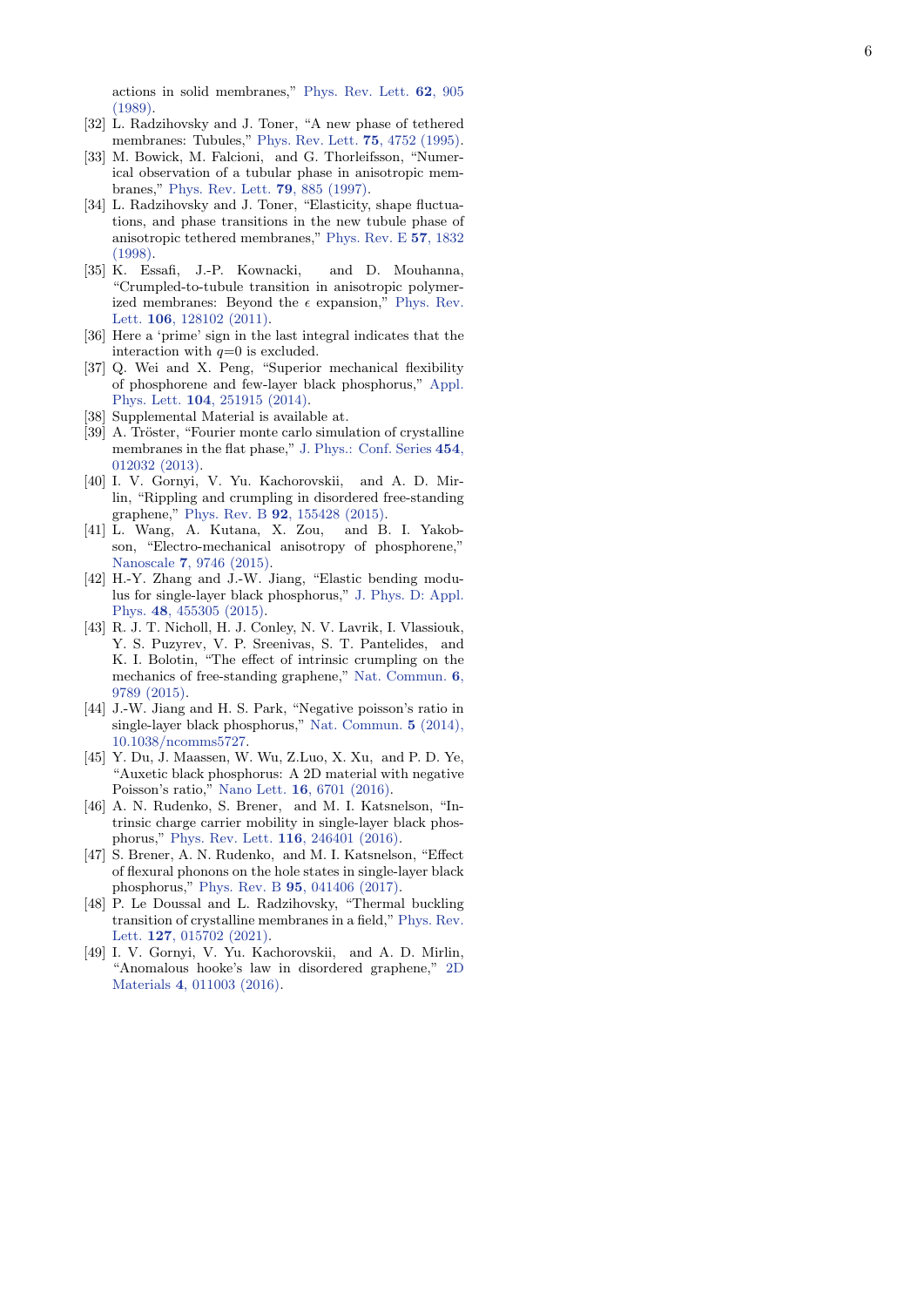# ONLINE SUPPORTING INFORMATION

# Emergent continuous symmetry in anisotropic flexible two-dimensional materials

I. S. Burmistrov,<sup>1, 2</sup> V. Yu. Kachorovskii,<sup>3</sup> M. Klug,<sup>4</sup> and J. Schmalian<sup>4, 5</sup>

 $1$ L. D. Landau Institute for Theoretical Physics, Semenova 1-a, 142432, Chernogolovka, Russia

<sup>2</sup>Laboratory for Condensed Matter Physics, National Research University Higher School of Economics, 101000 Moscow, Russia  $3A.$  F. Ioffe Physico-Technical Institute, 194021 St. Petersburg, Russia

<sup>4</sup>Institute for Theory of Condensed Matter, Karlsruhe Institute of Technology, 76131 Karlsruhe, Germany <sup>5</sup>Institute for Quantum Materials and Technologies, Karlsruhe Institute of Technology, 76131 Karlsruhe, Germany

In this notes, we present (i) a derivation of the renormalization group equations to the lowest order in  $1/d_c$  (Eq. 8 of the main text) and (ii) a derivation of the flat–to–tubule transition temperature.

# S.I. RENORMALIZATION GROUP EQUATIONS TO THE LOWEST ORDER IN  $1/d_c$

### A. Effective interaction

Within RPA-type resummation scheme (see Fig. 2 of the main text) we obtain the screened interaction as

$$
\tilde{Y}(q) = \frac{\tilde{Y}_0(\theta_q)/2}{1 + 3\tilde{Y}_0(\theta_q)\Pi_q/2},\tag{S1}
$$

where the bare Young's modulus depends on the parameter  $\gamma$ ,

$$
\tilde{Y}_0(\theta_q) = 4\lambda_{xyxy} \left[ \sin^2(2\theta) + 4\lambda_{xyxy} \frac{(\gamma^{-2}\lambda_{xxxx}\cos^4\theta - (\lambda_{xxyy}/2)\sin^2(2\theta) + \lambda_{yyyy}\gamma^2\sin^4\theta)}{\lambda_{xxxx}\lambda_{yyy} - \lambda_{xxyy}^2} \right]^{-1}
$$
\n(S2)

Here the polarization operator is given as

$$
\Pi_{\mathbf{q}} = \frac{d_c}{3T} \int \frac{d^2 \mathbf{k}}{(2\pi)^2} \frac{[\mathbf{k} \times \mathbf{q}]^4}{q^4} G_{\mathbf{k} + \mathbf{q}} G_{-\mathbf{k}} = \frac{d_c T}{q^2} \mathcal{P}(\theta_{\mathbf{q}}), \quad \mathcal{P}(\theta_{\mathbf{q}}) = \frac{1}{3} \int \frac{d^2 \mathbf{k}}{(2\pi)^2} \frac{[\mathbf{k} \times \mathbf{q}]^4}{q^2} \frac{1}{(\mathbf{k} + \mathbf{q})^4 \tilde{\varkappa}_0 (\theta_{\mathbf{k} + \mathbf{q}}) k^4 \tilde{\varkappa}_0 (\theta_{-\mathbf{k}})}.
$$
\n
$$
(S3)
$$

Such form of the screened interaction is justified to the lowest order in  $1/d<sub>c</sub>$ . Similar to the isotropic case, in the long wave vector limit,  $q \ll q_*$ , the effective interaction of flexural phonons becomes

$$
\tilde{Y}(\mathbf{q}) \to 1/(3\Pi_{\mathbf{q}}),\tag{S4}
$$

We note that in the absence of the anisotropy,  $t_0=0$ , the polarization operator is given as  $\mathcal{P}(\theta_q)=1/(16\pi\tilde{\varkappa}_0^2)$ .

#### B. Renormalization group equation

To the lowest order in  $1/d_c$  the self-energy is given by diagram shown in Fig. 2 of the main text

$$
\Sigma_{\mathbf{k}} = -\frac{2}{3}T \int \frac{d^2 \mathbf{q}}{(2\pi)^2} \frac{[\mathbf{k} \times \mathbf{q}]^4}{q^4} \frac{G_{\mathbf{k} - \mathbf{q}}}{\Pi_{\mathbf{q}}} = -\frac{2}{3d_c} \int \frac{d^2 \mathbf{q}}{(2\pi)^2} \frac{[\mathbf{k} \times \mathbf{q}]^4}{q^2} \frac{1}{|\mathbf{k} - \mathbf{q}|^4 \tilde{\varkappa}_0(\theta_{\mathbf{k} - \mathbf{q}}) \mathcal{P}(\theta_{\mathbf{q}})}.\tag{S5}
$$

The expression (S5) is logarithmically divergent. Within logarithmic accuracy at  $k \ll q<sub>*</sub>$ , we obtain

$$
\Sigma_{\mathbf{k}} \simeq -\frac{1}{3\pi d_c} \left( k^4 \ln \frac{q_*}{k} \right) \int_0^{2\pi} \frac{d\theta_{\mathbf{q}}}{2\pi} \frac{\sin^4(\theta_{\mathbf{k}} - \theta_{\mathbf{q}})}{\tilde{\varkappa}_0(\theta_{\mathbf{k} - \mathbf{q}}) \mathcal{P}(\theta_{\mathbf{q}})} = -\frac{1}{24\pi d_c} \left( k^4 \ln \frac{q_*}{k} \right) \int_0^{2\pi} \frac{d\theta_{\mathbf{q}}}{2\pi} \frac{1}{\tilde{\varkappa}_0(\pi - \theta_{\mathbf{q}}) \mathcal{P}(\theta_{\mathbf{q}})} \times \left[ 3 - 4\cos(2\theta_{\mathbf{k}})\cos(2\theta_{\mathbf{q}}) + \cos(4\theta_{\mathbf{k}})\cos(4\theta_{\mathbf{q}}) \right]. \tag{S6}
$$

Here we used that  $\theta_{\mathbf{k}-\mathbf{q}} \to \pi - \theta_{\mathbf{q}}$  as  $k \to 0$ .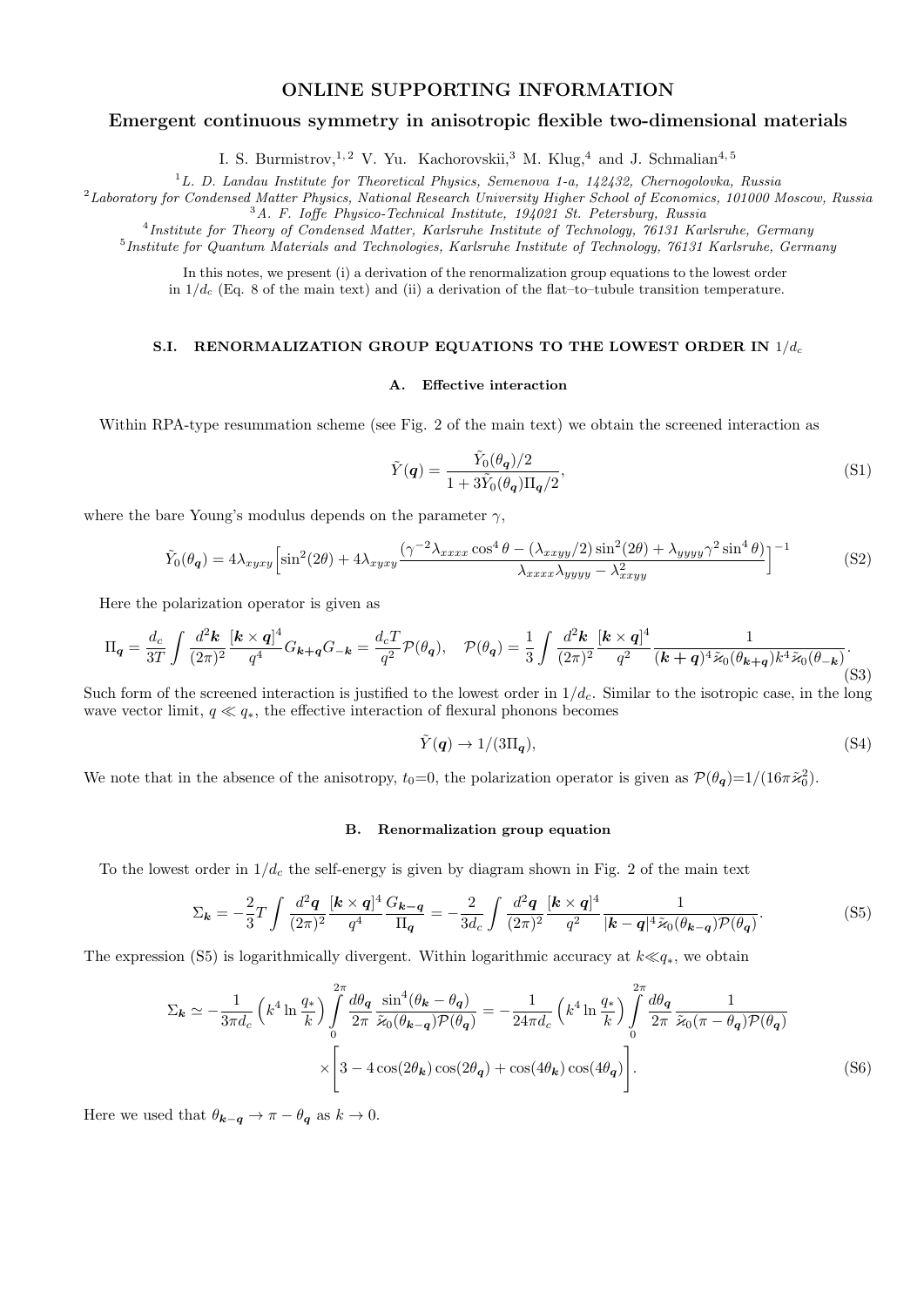It is convenient to introduce the dimensionless functions  $(m=0, 1, 2)$ 

$$
F_{2m}(t_0) = \frac{1}{16\pi} \int\limits_0^{2\pi} \frac{d\theta}{2\pi} \frac{(1+t_0)\cos(2m\theta)}{\tilde{\varkappa}_0 \tilde{\varkappa}_0 (\pi - \theta) \mathcal{P}(\theta)}.
$$
\n(S7)

We note that the normalization is such that  $F_0(t_0=0)=1$  and  $F_2(t_0=0)=F_4(t_0=0)=0$ . Moreover, the symmetry of  $\tilde{\varkappa}_0(\theta)$  implies that the function  $F_2$  is zero identically,  $F_2(t_0)\equiv 0$  whereas  $F_0(t_0)$   $(F_4(t_0))$  is the even (odd) function of  $t_0$ .

Converting perturbative result (S6) into the renormalization group equations, we find (see Eq. (8) in the main text)

$$
\frac{dt}{d\Lambda} = -\frac{2}{d_c}g(t), \qquad g(t) = tF_0(t) - F_4(t)/3,
$$
\n
$$
\frac{d\ln\tilde{\varkappa}}{d\Lambda} = \frac{2}{d_c}\chi(t), \qquad \chi(t) = \frac{F_0(t) + F_4(t)/3}{1+t},
$$
\n(S8)

where  $\Lambda = \ln(q_*/k)$ .

# C. Asymptotic expressions for  $F_0$  and  $F_4$  for  $0 \le t < 1$

Performing integration in Eqs. (S3) and (S7), one finds the following asymptotic expressions at  $t \ll 1$ ,

$$
\mathcal{P}(\theta) \simeq \frac{(1+t)^2}{16\pi \tilde{\varkappa}_0^2} \left[ 1 + \frac{2}{9} \cos(4\theta)t + \frac{85 - 2\cos(8\theta)}{90}t^2 + \frac{\cos(4\theta)(86 + 3\cos(8\theta))}{315}t^3 + O(t^4) \right]
$$
(S9)

and

$$
F_0(t) \simeq 1 - \frac{25}{81}t^2 + O(t^4), \quad F_4(t) \simeq -\frac{11}{18}t + \frac{527}{9720}t^3 + O(t^5). \tag{S10}
$$

Using the above results one can derive the asymptotic results for the functions  $g(t)$  and  $\chi(t)$  mentioned in the main text.

For  $1 - t \ll 1$ , the integral over the angle  $\theta_k$  in Eq. (S3) is dominated by vicinity of  $\pi/4$  and  $5\pi/4$ . At the same time the integral over absolute value of momentum is dominated by  $k \sim q \sin(\theta_q + \pi/4)$ . Then, evaluating the integral over  $k$  in Eq. (S3), we find

$$
\pi(\theta) \simeq \frac{1}{24} \frac{|\cos(2\theta)|}{1-t}, \qquad |\theta - \pi/4| \gg \sqrt{1-t}.
$$
\n(S11)

In the limit  $|\theta - \pi/4| \ll \sqrt{1-t}$ , one can obtain that  $\pi(\theta) \sim 1/\sqrt{1-t}$ .

For  $1 - t \ll 1$  the integrals over  $\theta$  in definitions of functions  $F_0$  and  $F_4$ , Eq. (S8), are dominated by the region  $\theta \simeq \pi/4$ . Hence, we find  $(\theta = \pi/4 + \delta\theta)$ 

$$
F_0(t) \simeq -F_4(t) \simeq \frac{24}{32\pi^2} \int_{\sqrt{1-t}}^{\infty} \frac{d(\delta\theta) (1-t)}{(1-t+8\delta\theta^2)|\delta\theta|} \sim \int_{\sim 1}^{\infty} \frac{d(\delta\theta)}{(1+8\delta\theta^2)|\delta\theta|}
$$
(S12)

Therefore, the functions  $F_0(t)$  and  $F_4(t)$  tend to a constant as  $t\rightarrow 1$ .

#### S.II. TRANSITION TO THE TUBULAR PHASE

Using (8) and (12) in the main text, we find

$$
\xi_x^2(\Lambda) = 1 - \frac{T}{T_x^{(0)}} \int_t^{t_0} \frac{d\tau}{g(\tau)} \left(\frac{1+\tau}{1-\tau}\right)^{1/2} \exp\left(-\int_\tau^{t_0} du \frac{\chi(u)}{g(u)}\right)
$$
(S13)